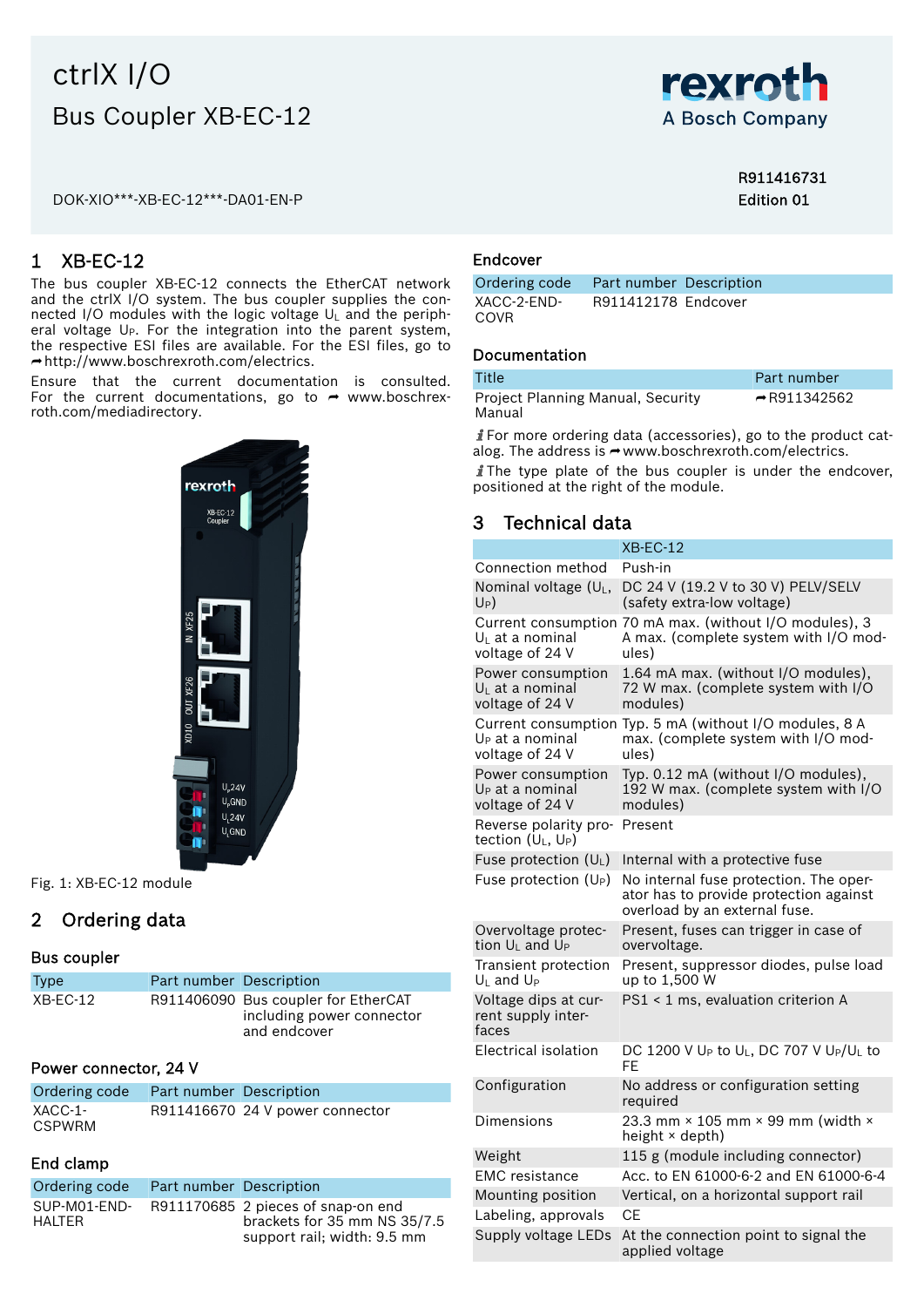### XB-EC-12

| Table 1: Technical data of the module       |                                            | Ambient conditions                   |
|---------------------------------------------|--------------------------------------------|--------------------------------------|
| Maximum number of 30<br>modules per station |                                            | cycle elapsed. A cha<br>two seconds. |
| Local bus interface EtherCAT-based          |                                            | $\angle$ A new status is o           |
| EtherCAT OUT                                | XF26                                       | - RD: LED is red.                    |
| EtherCAT IN                                 | XF25                                       | $-$ GN: LED is gree                  |
|                                             | $1$ = Voltage applied $\sqrt{GM}$          | - BU: LED is blue.                   |
|                                             |                                            | - --: LED is not on                  |
|                                             | $0$ = Voltage missing or incorrectly wired | The arrow represents                 |

### Clamping point assignment

| Clamping<br>point       | Assignment          | Color | Maximum current |
|-------------------------|---------------------|-------|-----------------|
| U <sub>24V</sub>        | U <sub>P</sub> 24 V | Red   | 8 A             |
| U <sub>p</sub> GND      | $U_P$ GND           | Blue  | 8 A             |
| <b>U<sub>1</sub>24V</b> | $U_1$ 24 V          | Red   | 3 A             |
| <b>U, GND</b>           | $U_1$ GND           | Blue  | 3 A             |

Table 2: Clamping point assignment

### Internal schematic diagram



Fig. 2: Internal schematic diagram

### Device status LED (diagnostic and device status)

| Device state                                              | LED flashing pattern               | <b>NOTICE</b>                                                                                                                |                                                                       |
|-----------------------------------------------------------|------------------------------------|------------------------------------------------------------------------------------------------------------------------------|-----------------------------------------------------------------------|
| Booting or firmware update                                | BU BU BU BU - - - - - - -          | Defective product due to gases jeopardizing functions                                                                        |                                                                       |
| Initialization or firmware<br>update completed            | BU BU BU BU BU BU BU BU BU BU 3    | Due to the risk of corrosion, avoid sulphurous gases (e.g.<br>sulphur dioxide $(SO_2)$ and hydrogen sulphide $(H_2S)$ ). The |                                                                       |
| It is currently configured.<br>Module not yet ready.      | GN GN GN GN GN - - - - - - -       | product is not resistant against these gases.                                                                                |                                                                       |
| Process data transmission.<br>outputs inactive.           | GN GN GN GN GN GN GN GN GN GN -    | <b>NOTICE</b><br>Failure of the product due to overheating                                                                   |                                                                       |
| Module in "Run" state                                     | GN GN GN GN GN GN GN GN GN GN 4    | To avoid overheating and a trouble-free operation of the<br>product, the ambient air has to circulate. Also refer to the     |                                                                       |
| Error and warning states                                  |                                    | section "Installation notes".                                                                                                |                                                                       |
| Logic or peripheral voltage<br>error                      | RD RD RD RD RD RD RD RD RD RD      | <b>Mechanical tests</b>                                                                                                      |                                                                       |
| Communication or configura-<br>tion error                 | $ RD RD RD RD RD  -   -  -  - -\ $ | Vibration resistance<br>Acc. to DIN EN 60068-2-6                                                                             | Oscillations, sinusoidal in all<br>three axes, $5$ Hz $-$ 8.4 Hz with |
| Table 3: Device status LED (diagnostic and device status) |                                    |                                                                                                                              | 3.5 mm amplitude                                                      |

 $\hat{i}$  One square corresponds to a period of 200 ms. The arrow represents the end of a cycle.

- − --: LED is not on.
- 
- − GN: LED is green.
- − RD: LED is red.

 $\hat{I}$ A new status is only displayed after the previous flashing cycle elapsed. A change in status can thus be delayed up to two seconds.

### Ambient conditions

|                                                       | $XB-EC-12$                           |
|-------------------------------------------------------|--------------------------------------|
| Ambient temperature                                   |                                      |
| Up to 2000 m                                          | $-2555$ °C                           |
| From 2000 m                                           | $-25$ 50 °C                          |
| From 3000 m                                           | $-2545$ °C                           |
| From 4000 m                                           | $-2540 °C$                           |
| Maximum operating altitude<br>Acc. to 60204           | 5000 m                               |
| Ambient temperature<br>(Storage and transport)        | $-4070 °C$                           |
| Permitted air humidity<br>according to DIN EN 61131-2 |                                      |
| Operation                                             | $5 - 85%$                            |
| Storage                                               | 10-100 %                             |
| Transport                                             | 45-95 %                              |
| Degree of protection<br>Acc. to DIN EN 60 529         | <b>IP20</b><br>(not evaluated by UL) |
| Protection class<br>Acc. to DIN EN 61010-2-201        | Ш                                    |
| Overvoltage category<br>Acc. to IEC 60664-1           | $\overline{2}$                       |
| Contamination level<br>Acc. to IEC 61010-1            | 2, no condensation                   |

Table 4: Ambient conditions

### *NOTICE*

### Failure of the product due to contaminated air!

- The ambient air must not contain acids, alkaline solutions, corrosive agents, salts, metal vapors and other electrically conductive contaminants in high concentrations
- The devices to be installed into the housing and installation compartments must at least comply with the degree of protection IP 54 according to DIN EN 60529.
- The device shall be provided in a suitable fire enclosure in the end-use application.

### *NOTICE*

### *NOTICE*

### Mechanical tests

| Vibration resistance<br>Acc. to DIN EN 60068-2-6 | Oscillations, sinusoidal in all<br>three axes, 5 Hz - 8.4 Hz with<br>3.5 mm amplitude |  |
|--------------------------------------------------|---------------------------------------------------------------------------------------|--|
|                                                  | 8.4 Hz $-150$ Hz with 1 g peak<br>acceleration                                        |  |
| Shock test<br>Acc. to DIN EN 60068-2-27          | Shock stress: Shock resist-<br>ance in all three axes                                 |  |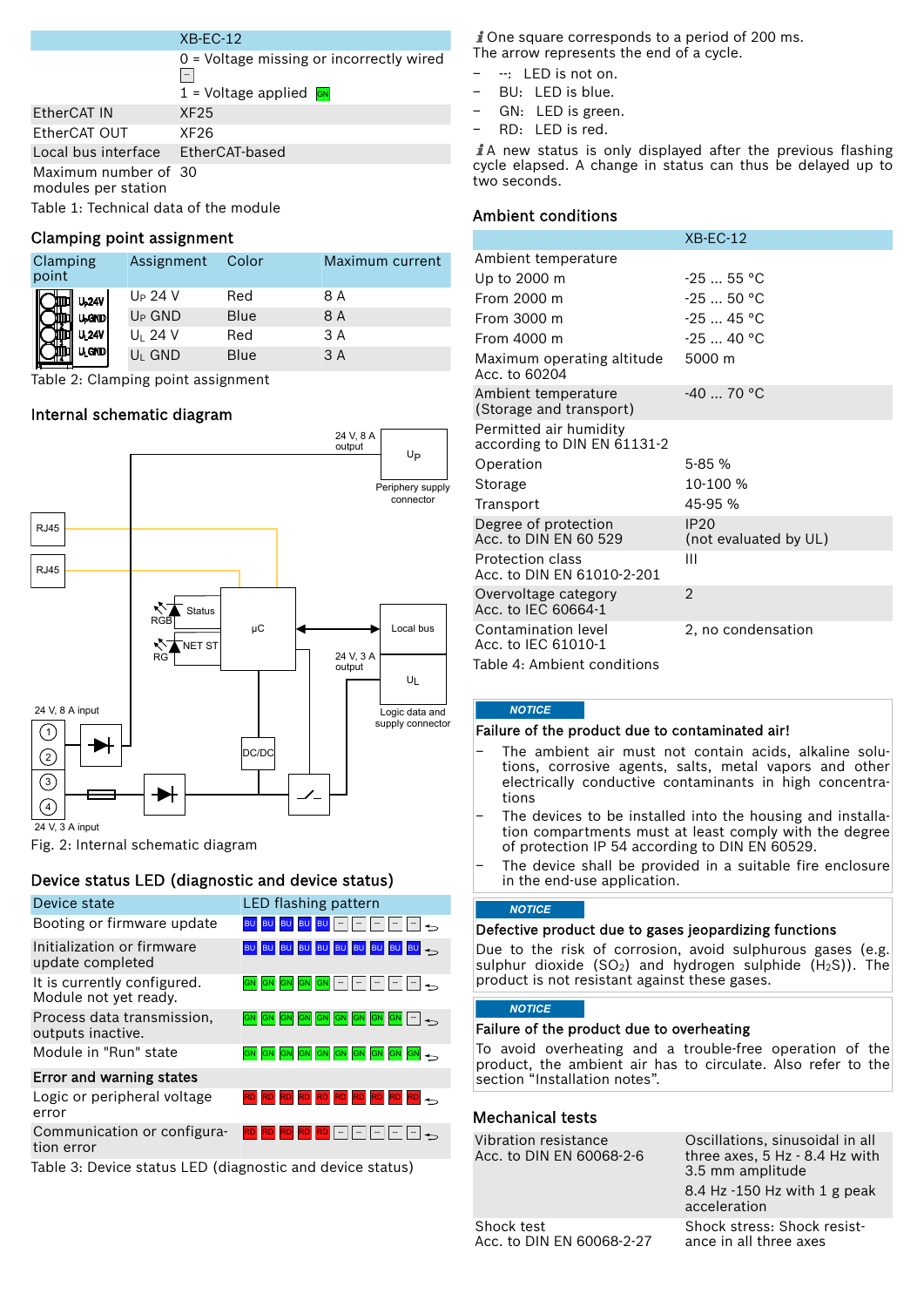Broadband noise Acc. to DIN EN 60068-2-64 Table 5: Mechanical tests

11 ms semi-sinusoidal 15 g 5-20-150 Hz with 0.572 g, 5 h per axis

 $\hat{I}$  For the current approvals, go to  $\rightarrow$  [www.boschrexroth.com/electrics.](http://www.boschrexroth.com/electrics)

### 4 For your safety

### Intended use

Use only the bus head as specified in the present data sheet.

### User qualification

The product use described in this data sheet is only intended for qualified electricians and staff trained by these qualified electricians. The user has to be familiar with the known safety concepts on automation technology, applicable standards and other guidelines.

### Electric safety

*NOTICE*

#### Loss of electric safety

Unintended handling can affect the device safety! Observe the notes in the present data sheet during installation, commissioning and operation.

### 5 IT security

### *NOTICE*

#### Unauthorized network access possible

Devices connected to a network via Ethernet are at risk of unauthorized network access. To impede unauthorized network access, observe the following notes.

If possible, disable unused communication channels.

When assigning passwords, ensure that third parties cannot access the bus coupler without authorization and cannot make changes.

Due to its communication interfaces, do not use the bus coupler in safety-critical applications without using an additional security appliance.

Thus, take further protective measures (e.g., virtual networks (VPN) for remote maintenance access, firewalls, etc.) against unauthorized network access that meet the IT security requirements and applicable standards for your area of operation.

Operating systems and machines require the implementation of a comprehensive concept for state-of-the-art IT security. Bosch Rexroth products are part of an overall concept. The properties of the Bosch Rexroth products have to be considered for a comprehensive IT security concept. For the required properties, refer to the IT Security Guideline, see  $-$ [R911342562](http://www.boschrexroth.com/various/utilities/mediadirectory/index.jsp?edition_enum=DOK-IWORKS-SECURITY***-PR).

### 6 EtherCAT connection and supply Connecting EtherCAT

Connect the EtherCAT to the bus coupler via an 8-pin plug. The EtherCAT connections are direction-dependent.

| Name | Direction  | Note:                                                    |
|------|------------|----------------------------------------------------------|
| XF25 | ΙN         | Line connection from the<br>direction of the master.     |
| XF26 | <b>OUT</b> | Line connection in the direc-<br>tion of further slaves. |

Autocrossover: Both Ethernet interfaces are provided with the "Autocrossover" function.

Shielding: The shield of the connectable twisted-pair wires is electroconductive and connected to the socket. When connecting net segments, avoid ground loops, accidental energization and potential equalization currents via the shieling braid.

i Observe bending radii: The housing dimensions under "Dimensions" refer to the bus coupler with peripheral plugs without Ethernet connection. When installing the bus coupler into a control box, observe the bending radii of the Ethernet cables and the plug connectors used.

To observe the bending radii, use angled RJ45 plugs.

| Connection method              | RJ45 socket ("autonegotiation" and<br>"autocrossing") |
|--------------------------------|-------------------------------------------------------|
| Transmission rate              | 100 MBit/s (full duplex)                              |
| Cycle time                     | 125 us min., 10 ms max.                               |
|                                | Transmission physics Ethernet in RJ45-Twisted-Pair    |
| Transmission length 100 m max. |                                                       |

Table 6: EtherCAT interface

### 7 Pin example



#### Fig. 3: Pin example

*NOTICE*

### Electronic damages

Protect the bus coupler at  $U_L$  using an external 8 A fuse. A load above 8 A is not permitted.

The power supply unit has to be able to deliver the quadruple nominal current of the fuse to ensure that the fuse reliably triggers in case of error.

**i** In case of overvoltage or undervoltage of  $U_1$ , all modules connected to the segment circuit are switched off.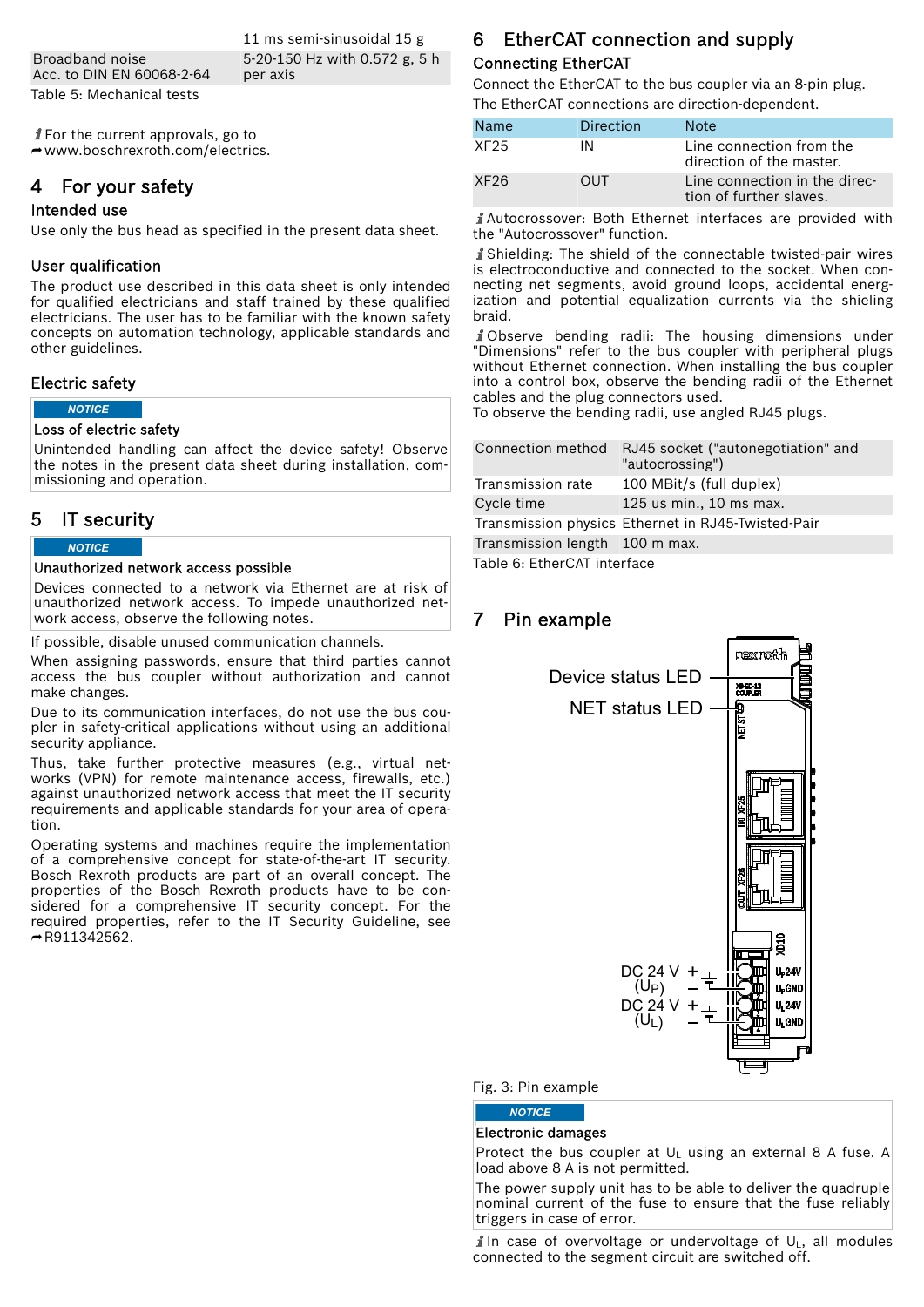### 8 NET status LED

The NET status LED is specified by the ETG (EtherCAT Technology Group) and indicates the EtherCAT bus state at the bus coupler.

The operating state is displayed in green GN:

| LED color green | Description    |
|-----------------|----------------|
| Off             | Status INIT    |
| <b>Flickers</b> | Status BOOT    |
| Flashes         | Status PRE-OP  |
| Single flash    | Status SAFE-OP |
| l it            | Status OP      |

#### The error state is displayed in red RD:

| <b>LED</b> color red | Description                        |
|----------------------|------------------------------------|
| Off                  | No error                           |
| <b>Flickers</b>      | Boot error                         |
| Flashes              | Invalid configuration              |
| Single flash         | Local error (e.g. synchronization) |
| Double flash         | Watchdog error                     |
| l it                 | Communication error                |

### 9 Synchronizing the application

The application is synchronized in the "SM synchronous" mode.

### 10 Object directory

following table.

The object directory of the bus coupler contains objects that can be triggered via SDO services. These are defined in the ETG standards:

| Index (hex)                   | <b>Name</b>               |
|-------------------------------|---------------------------|
| 1000                          | Device type               |
| 1001                          | Error register            |
| 1008                          | Device name               |
| 1009                          | Hardware version          |
| 100A                          | Software version          |
| 1018                          | Identify                  |
| 10F1                          | Error settings            |
| 10F3                          | Diagnosis history         |
| 10F8                          | Timestamp object          |
| 1Ann                          | PDO Mapping TxPDO         |
| 1C00                          | Sync manager type         |
| 1C12                          | Sync manager 2 assignment |
| 1C13                          | Sync manager 3 assignment |
| 1C33                          | SM input parameter        |
| F000                          | Modular device profile    |
| Table 7: CoE standard objects |                           |

Objects with a module-specific design are described in the

| Index<br>(hex) | Object<br>name                   | Data type       | Error,<br>warning | Diagnostic Unit<br>number |                |
|----------------|----------------------------------|-----------------|-------------------|---------------------------|----------------|
| 6000           | U <sub>P</sub> Supply periphery  |                 |                   |                           |                |
| 6000:01        | U <sub>P</sub> Voltage Uint16    |                 |                   |                           | mV             |
| 6000:02        | U <sub>P</sub> Current Uint16    |                 |                   |                           | mA             |
| 6010           | U <sub>P</sub> Supply logic      |                 |                   |                           |                |
| 6010:01        | U <sub>I</sub> Voltage Uint16    |                 |                   |                           | mV             |
| 6010:02        | U <sub>I</sub> Current Uint16    |                 |                   |                           | mA             |
| 6020           | <b>State</b>                     |                 |                   |                           |                |
| 6020:01        | U <sub>P</sub> Under-<br>voltage | <b>Bit</b>      | W                 | 0x3420                    |                |
| 6020:02        | U <sub>P</sub> Over-<br>voltage  | Bit             | W                 | 0x3410                    |                |
| 6020:03        | U <sub>P</sub> Over-<br>current  | Bit             | E                 | 0x2316                    | $\overline{a}$ |
| 6020:04        | U <sub>I</sub> Under-<br>voltage | <b>Bit</b>      | W                 | 0x3421                    |                |
| 6020:05        | U <sub>I</sub> Over-<br>voltage  | Bit             | W                 | 0x3411                    |                |
| 6020:06        | U <sub>I</sub> Over-<br>current  | Bit             | E                 | 0x2315                    |                |
|                |                                  |                 |                   |                           |                |
| 8000           | System info                      |                 |                   |                           |                |
| 8000:01        | Tempera-<br>ture                 | Int16           | W                 | 0x4210<br>0x4220          | 0.1 °C         |
| 8000:02        | Power<br>logic used              | Uint16          |                   |                           | mW             |
| 8000:03        | Power<br>logic avail-<br>able    | Uint16          |                   |                           | mW             |
| A000:0         | <b>Material</b><br>number        | String $(20)$ – |                   |                           |                |
| A010:0         | <b>Full serial</b><br>number     | String $(20)$ – |                   |                           |                |
|                |                                  |                 |                   |                           |                |

Table 8: Module-specific CoE objects

### 11 Process data of the bus coupler

The bus coupler has data that is inserted into the cyclic process image. This data length is 5 words in total. According to the EtherCAT standard, this data is shown before the input process data is shown in the process image.

The process data words 0...4 contain the voltage and current values of  $U_P$  and  $U_L$  as well as their bits for the supply voltage diagnostics of the bus coupler. This information can also be retrieved via acyclic services using CoE. These are shown as the indices 6000, 6010 and 6020 hex.

| Word 0         | U <sub>P</sub> Voltage      |
|----------------|-----------------------------|
| Word 1         | U <sub>P</sub> Current      |
| Word 2         | $U_L$ Voltage               |
| Word 3         | U <sub>I</sub> Current      |
| Word 4         |                             |
| 0              | U <sub>P</sub> Undervoltage |
| 1              | U <sub>P</sub> Overvoltage  |
| $\mathfrak{D}$ | U <sub>P</sub> Overcurrent  |
| 3              | U <sub>L</sub> Undervoltage |
| 4              | $U_L$ Overvoltage           |
| 5              | U <sub>I</sub> Overcurrent  |
| $6 - 15$       | Reserved                    |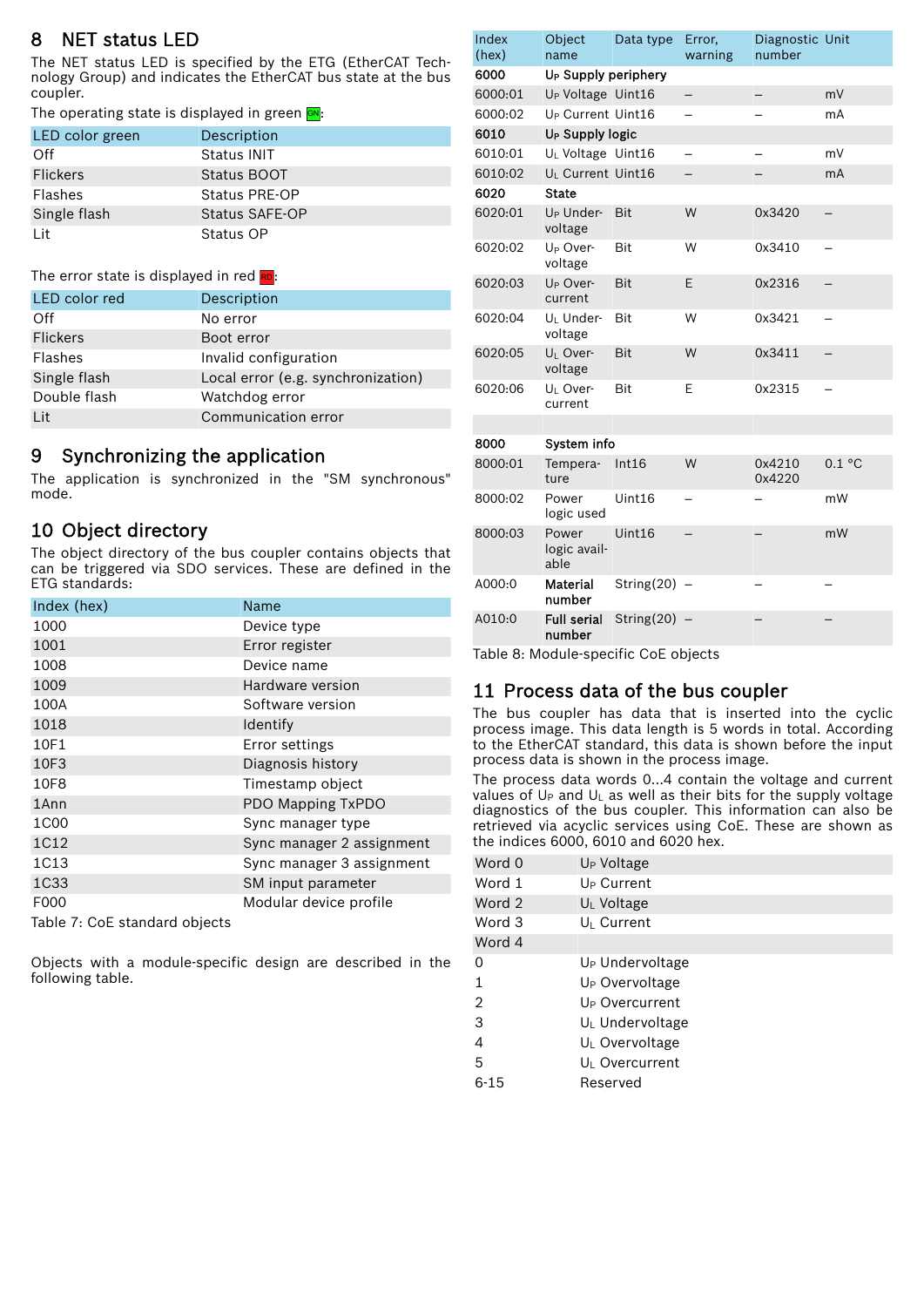## 12 Diagnostic strategy

### Mechanisms

Different mechanisms are used for the diagnostics of the bus coupler.

| Mechanism                                                                    | Diagnostics                             |
|------------------------------------------------------------------------------|-----------------------------------------|
| EtherCAT state machine                                                       | EtherCAT system diagnostics             |
| EtherCAT hardware watchdog                                                   |                                         |
| Diagnostic objects in the CoE Extended diagnostics, e.g.<br>object directory | peripheral errors                       |
| 10F1                                                                         | Error settings                          |
| Diagnosis history object                                                     | 20 diagnostic messages can<br>be stored |
| 10F3                                                                         | Diagnosis history                       |

### Diagnosis history 10F3hex

The object 10F3hex is implemented as ring memory into the "Overwrite mode". The latest 20 diagnostic messages are stored. Older messages are deleted.

The following table shows the structure of a diagnostic message of the bus coupler for EtherCAT.

| Index<br>(hex) | Sub-<br>index | Object name                            | Data type Length |                | Rights | Meaning                                                                                   |
|----------------|---------------|----------------------------------------|------------------|----------------|--------|-------------------------------------------------------------------------------------------|
| 10F3           |               | Diagnosis his-<br>tory                 |                  |                |        | Diagnostic statistics                                                                     |
|                | 01            | Maximum mes-<br>sages                  | UINT8            | $\mathbf{1}$   | R      | Maximum number of<br>messages                                                             |
|                | 02            | Newest message UINT8                   |                  | $\mathbf{1}$   | R      | Latest message                                                                            |
|                | 03            | Newest acknowl- UINT8<br>edged message |                  | $\mathbf{1}$   | R/W    | Latest confirmed mes-<br>sage. Writing "0"<br>deletes the messages in<br>the ring memory. |
|                | 04            | New messages<br>available              | Boolean          | 0.1            | R      | New message available                                                                     |
|                | 05            | Flags                                  | UINT8            | $\overline{2}$ | R/W    | Setting of the object<br>response. Refer to<br>ETG.1020                                   |

## 13 Status codes

| Error,<br>warning | Text ID (hex) Text |                                            |
|-------------------|--------------------|--------------------------------------------|
|                   | 0x2xxx             | Current                                    |
| E                 | 0x2315             | Current at supply voltage $U_L$ too high   |
| Ε                 | 0x2316             | Current at supply voltage $U_P$ too high   |
|                   | 0x3xxx             | Voltage                                    |
| W                 | 0x3410             | Peripheral supply voltage $(U_P)$ too high |
| W                 | 0x3411             | Logic supply voltage $(U_1)$ too high      |
| W                 | 0x3420             | Peripheral supply voltage $(U_P)$ too low  |
| W                 | 0x3421             | Logic supply voltage $(U_1)$ too low       |
|                   | 0x4xxx             | Temperature                                |
| W                 | 0x4210             | Module temperature too high                |
| W                 | 0x4220             | Module temperature too low                 |

### 14 Installation notes

### *NOTICE*

### Device destruction due to electrostatic discharge

The device contains components that can be damaged or destroyed by electrostatic discharge. Comply with the required safety measures against electrostatic discharge (ESD) acc. to EN 61340-5-1 when operating the module.

– Mounting location

The module has the degree of protection IP 20 and is thus intended for use in a closed control cabinet or control box (terminal box) with the degree of protection IP 54 or higher. The control cabinet has to be provided with sufficient stability and rigidity (acc. to UL 61010-1, 61010-2-201).

– End clamps

Fasten end clamps of the type SUP-M01-ENDHALTER on both sides of the station. End clamps ensure the correct fastening on the support rail and are used as lateral end elements. Always fasten one end clamp of the station before mounting the station. This ensures the following:

- It impedes the shifting of the modules
- The installation place for the end clamps is secured.
- Support rail

Mount the module on a 35 mm standard support rail. Use only a TH 35-7.5 support rail acc. to EN 60715. The fastening distance of the support rails may not exceed 200 mm. This distance is required to ensure stability while mounting and dismounting the module.

Provide the following minimum distances for sufficient cooling:



Fig. 4: Ventilation distance

- Additionally, provide sufficient distance for mounting, dismounting, plugs and cables.
- If more devices are connected in series to the station on the left or right, the surface temperature may not exceed 60° C
- In case of a several line design, the supply air has to be measured under each line and its limit value may not be exceeded. For the permitted ambient temperatures, refer to the chapter "Ambient conditions".

## 15 Mounting the ctrlX I/O module

#### *NOTICE*

### Damage of the device by plug mounting under voltage!

Disconnect the module and all connected module components from voltage before mounting or dismounting.

### *NOTICE*

### Possible damage to property due to unintended mounting of the support rail

- Connect the support rail to a functional ground.
- Mount the module on a support rail.
- Install the module in a control cabinet or an appropriate housing.

### *NOTICE*

### Module is not fixed correctly due to engaged support arm mounting!

Before mounting, ensure that the support arm mounting of the control is not in open position. If required, release the clamping of the open position using the locking lever, refer to the following figure [5](#page-5-0).